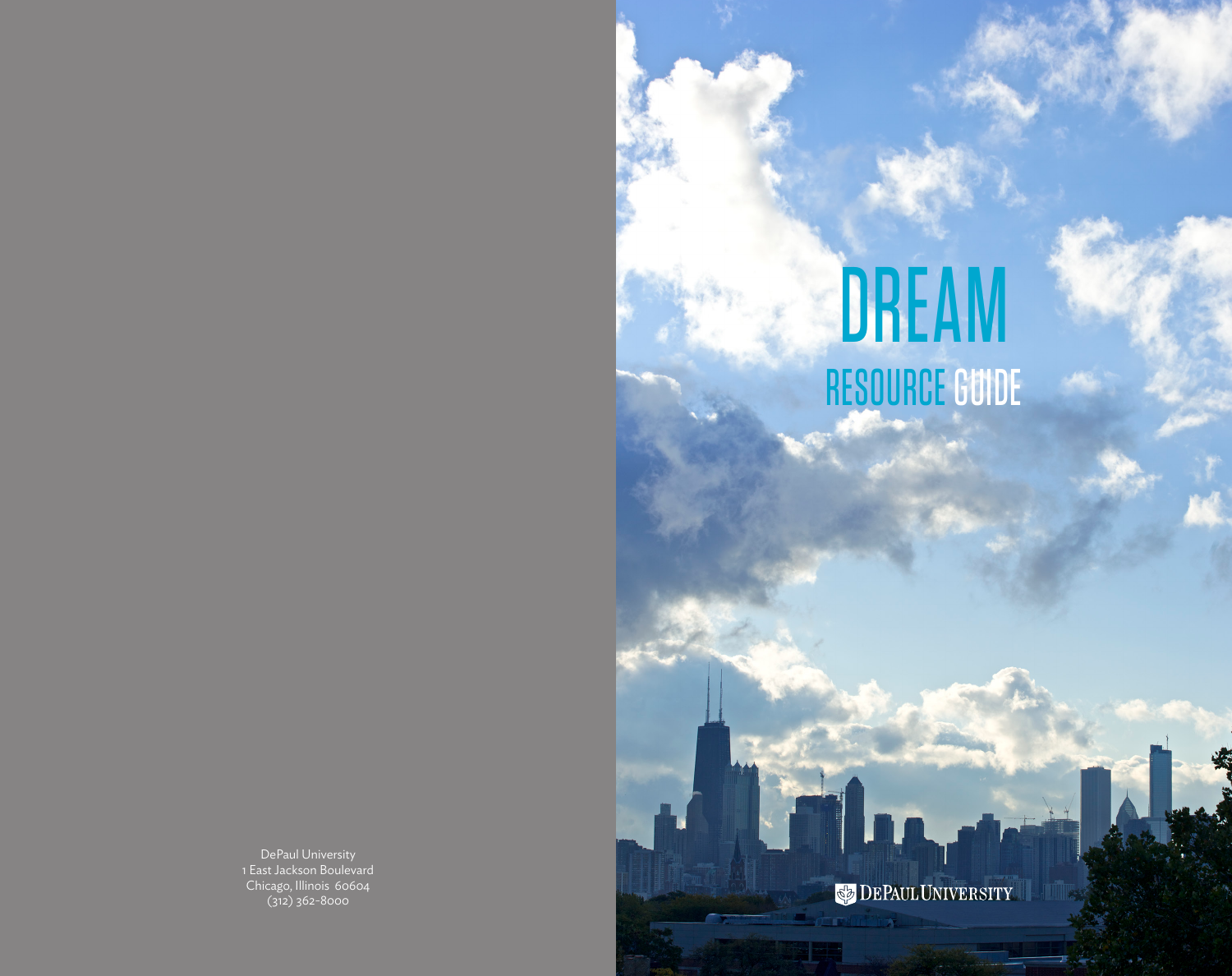## TABLE OF CONTENTS

| Introduction                                                      | $\overline{\mathbf{2}}$ |
|-------------------------------------------------------------------|-------------------------|
| Background                                                        | $\overline{\mathbf{2}}$ |
| Undocumented Status Defined                                       | 3                       |
| Federal and State Law Affecting Undocumented Students             | 4                       |
| Getting Started: DePaul Admission Process                         | 6                       |
| Tuition and Financial Aid                                         | 8                       |
| <b>Student Housing</b>                                            | 10                      |
| Student Health Insurance                                          | 11                      |
| <b>Student Support Services</b>                                   | 11                      |
| Offices That Provide Additional Support for Undocumented Students | 14                      |
| Student Leadership, Experiential and Work Opportunities           | 15                      |
| Academic Advising                                                 | 16                      |
| <b>Other Resources</b>                                            | 18                      |
| Conclusion                                                        | 18                      |
|                                                                   |                         |
| Appendixes                                                        |                         |

| A. Organizations and Community Resources |    |
|------------------------------------------|----|
| <b>B. DREAM Contacts</b>                 | 20 |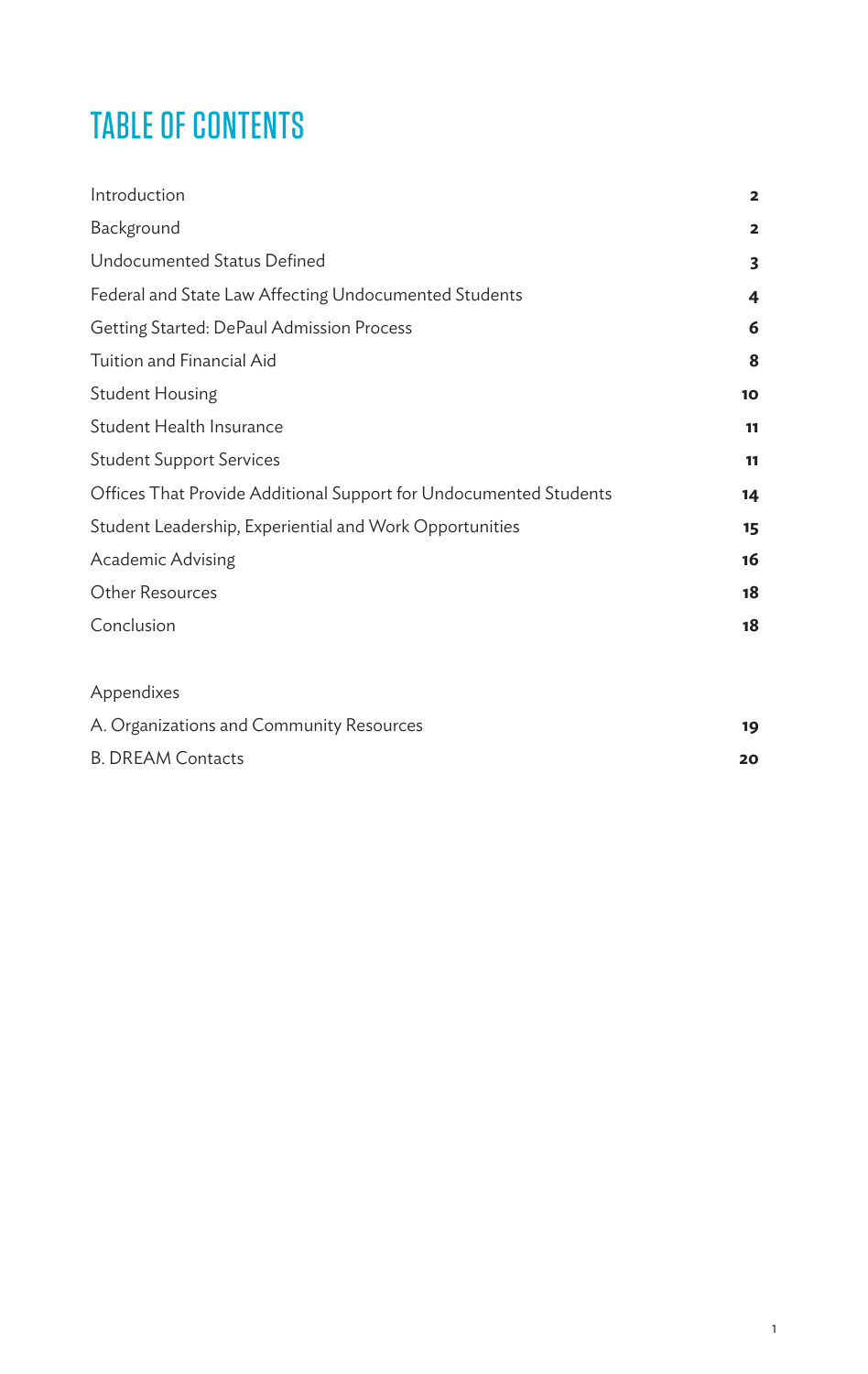## INTRODUCTION

DePaul's history is rooted in immigrant communities. Established in 1898 by the Congregation of the Mission (Vincentian priests and brothers), DePaul University was created to serve the needs of poor immigrants who had little opportunity for higher education in Chicago.<sup>1</sup> DePaul has always been an institution that serves the sons and daughters of immigrants. Currently, first-generation students represent 36 percent of the freshmen class. These students will strive to be the first in their families to complete a college education. The Vincentian mission to serve the public good and give people of all ethnicities and backgrounds the opportunity to receive a college education remains at the heart of the institution.<sup>2</sup>

True to its original character, DePaul cherishes its Catholic and Vincentian roots to this day. DePaul University affirms the dignity of the individual. We value diversity and culture, because these are part of our core values and traditions as a Catholic, Vincentian, and urban university. DePaul University takes a strong, public position for supporting undocumented students and DREAM Act legislation. We believe supporting undocumented students is smart policy that will yield significant benefits for our university, city, state, and nation. We also know these young people who enter our doors are part of the next great generation who will build our collective future. It is for this reason that DePaul admits students regardless of their undocumented status. Because we welcome these students, it is incumbent upon all members of the DePaul community to understand DePaul's position on assisting undocumented students, and, more importantly, in supporting their success, just as we support all of our students.

This guide will serve as a resource to undocumented students giving information on financial aid, admissions and the offices that support DREAM students. In addition, we hope the information gathered here will serve as a helpful guide for faculty and staff to understand how to serve the needs of undocumented students and the university's commitment to a creating a supportive environment for all students here at DePaul.

## BACKGROUND

Approximately 1.5 million undocumented students<sup>3</sup> under the age of 18 are currently living in the United States, 65,000 of whom will graduate from high school<sup>4</sup> each year. Undocumented access to higher education is an issue that continues to challenge students, parents, high school counselors and college admission officers. Unfortunately, confusion exists not only with regard to whether colleges may admit undocumented students but also what type of financial assistance, if any, can be offered. As a result, high school counselors are often unsure how to best guide undocumented students because many are unaware of the options available. It is uncertain how many undocumented students attend college after high school. It is estimated that 13,000 undocumented high school students continue

to college each year, which constitute about 10 to 20 percent of the undocumented youth who live in the United States.<sup>5</sup> Of those who have lived in the U.S. for at least five years, the estimated figure is 5 to 10 percent.<sup>6</sup>

There currently is no federal law that prohibits colleges and universities from offering admission to undocumented students. However, undocumented students' access to higher education is limited by restrictions on financial aid eligibility. Undocumented students are ineligible for federal financial aid and in almost all states, for state financial aid.

## UNDOCUMENTED STATUS DEFINED

*One morning when Jose Antonio Vargas was 12 years old, his mother woke him and placed him in a cab headed to the airport. When he arrived at the airport in the Philippines he was handed over to a man who he had never seen but who helped him board an airplane to the United States. His mother wanted a better life for him so he was sent to live with his grandparents in California. He went to school, learned English and when he was 16 years old tried to apply for a driver's license like his friends. When the DMV rejected the documents his grandparents had provided him, he learned that they were fake and that he was undocumented. After this experience he thought that if he worked hard enough he would be able to earn citizenship. He graduated high school and college and built a career as a journalist.* 

*"But I am still an undocumented immigrant. And that means living a different kind of reality. It means going about my day in fear of being found out. It means rarely trusting people, even those closest to me, with who I really am. It means keeping my family photos in a shoebox rather than displaying them on shelves in my home, so friends don't ask about them. It means reluctantly, even painfully, doing things I know are wrong and unlawful. And it has meant relying on … people who took an interest in my future…"* <sup>7</sup>

An undocumented student has been defined as a foreign national who: (1) Entered the United States without inspection or with fraudulent documents; or (2) Entered legally as a non-immigrant, but then violated the terms of his or her status and remained in the United States without authorization.

Many undocumented students were brought to the United States when they were children by their families. For many, the U.S. is the only country they have ever known. They have attended U.S. elementary and high schools and are seeking admission into a college or university. They are likely to be first generation college students with low levels of college knowledge. However, their pursuit of college or university admission despite significant obstacles is evidence of the value they place on higher education.

Undocumented students want what every U.S. student wants: the chance to obtain a college education to pursue their dreams. Unfortunately, undocumented students currently have no legal path to permanent residency or citizenship, which would afford them greater access to higher education. Undocumented status creates several obstacles for undocumented students as they:

<sup>1</sup> DePaul Mission and Values page

<sup>2</sup> Provost Prospectus

<sup>3</sup> A Portrait of Unauthorized Immigrants in the United States by Jeffrey Passel and D'Vera Cohn available at http://www. pewhispanic.org/2009/04/14/a-portrait-of-unauthorized-immigrants-in-the-united-states/

<sup>4</sup> Young Lives on Hold: The College Dreams of Undocumented Students by Roberto G. Gonzales

with a Foreword by Marcelo M. Suárez-Orozco (2009 The College Board) available at http://professionals.collegeboard.com/ profdownload/young-lives-on-hold-college-board.pdf.

<sup>5</sup> Capps, Fix, Passel, Ost, & Perez-Lopez, 2003; Passel & Cohen, 2009

<sup>6</sup> Wasted Talent and Broken Dreams: The Lost Potential of Undocumented Students, by Roberto G. Gonzalez, Immigrant Policy Center (2007).

<sup>7</sup> Jose Antonio Vargas "My Life as an Undocumented Immigrant" New York Times Magazine, June 22, 2011.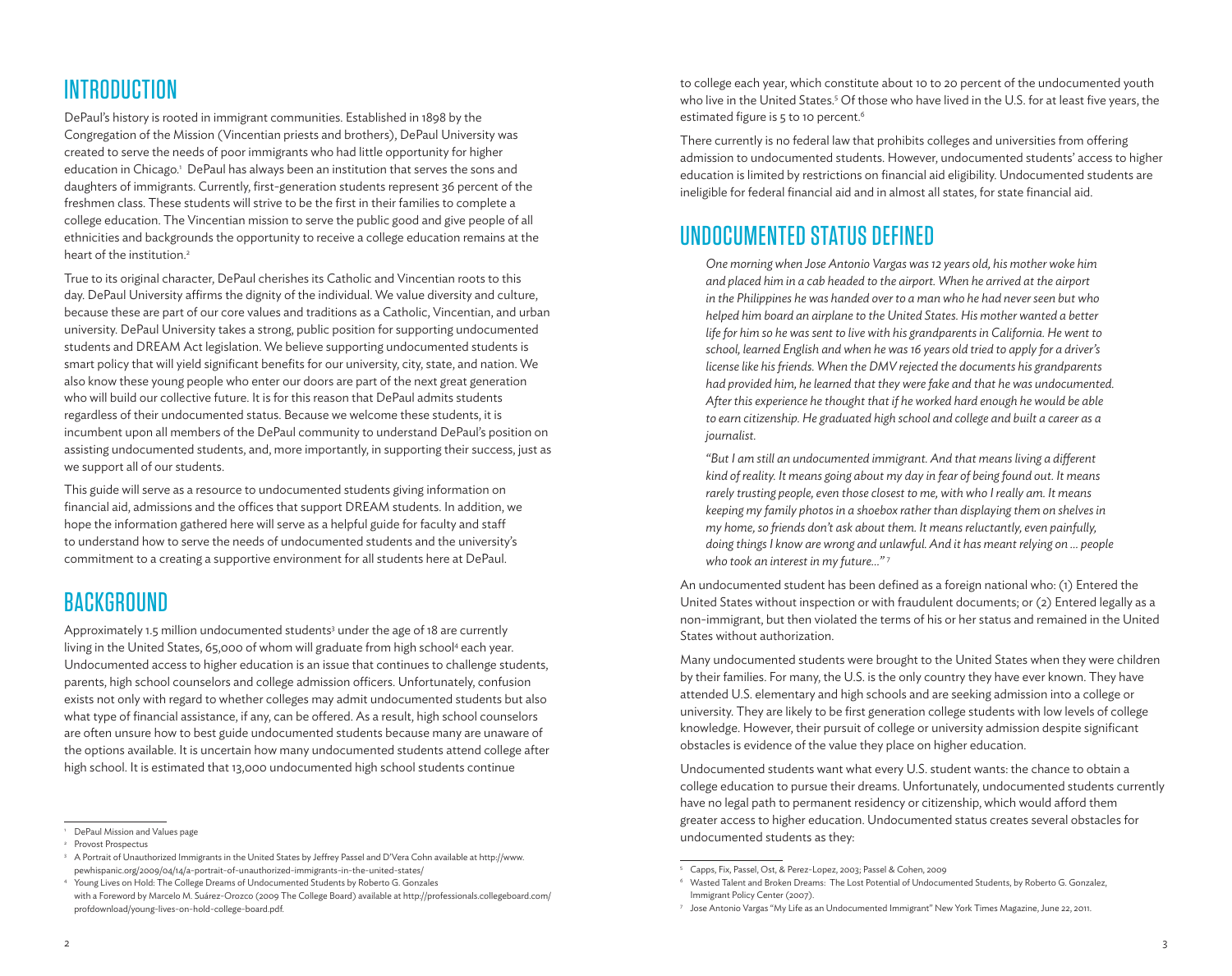- Do not have a Social Security number,
- Are ineligible to obtain federal financial aid and in most cases state financial aid,
- Live in fear of deportation, and
- Cannot legally work in the U.S. after graduation.

Even with these obstacles, undocumented students can attend DePaul University. The next section of this resource guide will cover federal and state legislation regarding undocumented students. As we have seen both state and federal law changing to address undocumented students as their unique circumstances as students in higher education. In addition, educators and students are hopeful that Congress will pass immigration reform measures granting lawful status to undocumented youth.8

## FEDERAL AND STATE LAW AFFECTING UNDOCUMENTED STUDENTS

Neither federal nor Illinois state law prohibit colleges and universities from offering admission to undocumented students or students who have parents who are undocumented.

Over the past 30 years, federal and state governments have slowly afforded greater educational rights to undocumented immigrants. Significant legal developments in this area include the following:

- In 1982, the Supreme Court ruled in Plyler v. Doe that the Constitution guarantees all children the right to attend K-12 public school in the United States, regardless of immigration status. In this landmark decision, the Court recognized that "denying these children a basic education" would "deny them the ability to live within the structure of our civic institutions, and foreclose any realistic possibility that they will contribute in even the smallest way to the progress of our Nation." Public schools and school personnel are prohibited under Plyler from adopting policies or taking actions that would deny students access to education based on their immigration status.
- In May 2003, Illinois passed and the governor signed into law House Bill 60 ("HB-60"), also known as the "Acevedo Bill," named for its sponsor, Illinois House Representative Edward Acevedo. The law made undocumented students eligible to receive in-state tuition at public colleges and universities within Illinois. Such students may be classified as Illinois residents for purpose of receiving in-state tuition if they meet all of the following criteria: (1) the student resided with his or her parent/guardian while attending a public or private high school in Illinois; (2) the student graduated from an Illinois high school or received the equivalent of a high school diploma in Illinois (the GED); (3) the student attended school in Illinois for at least three years prior to graduating or received the equivalent of a high school diploma in Illinois; and (4) the student signs an affidavit stating his or her intent to apply for permanent residency as soon as the opportunity becomes available. See Illinois General Assembly Public Act 093-07.
- On August 1, 2011, Governor Pat Quinn signed into law the Illinois DREAM Act, making Illinois the first state in the country to create a private scholarship fund for undocumented youth. The Illinois DREAM Act allows anyone with an individual taxpayer identification number, including undocumented students, to participate in the State Treasurer's College Savings Pool and the Illinois Prepaid Tuition Plan. These programs allow students and families to plan ahead for funding their college education. The Act further required all high school college counselors to be trained on college options for undocumented students. Finally, the Act required the Illinois Student Assistance Commission to establish a scholarship fund for qualified undocumented students. These scholarships will be funded entirely by private donations. In order to qualify for Illinois DREAM Act benefits, a student must (1) have resided with parents/ guardians while attending high school in Illinois; (2) have attended a high school in Illinois for at least three years up to graduation or received the equivalent of an Illinois high school degree; and (3) have at least one parent who emigrated to the United States. For information about scholarship applications to the Illinois Dream Fund, go to: illinoisdreamfund.org.
- Finally, in June 2012, President Obama announced a new prosecutorial discretion program whereby certain undocumented youth who have pursued education and do not present a risk to national security or public safety will not have action taken on their removal from the United States for a period of two years. While action on any removal proceedings is deferred, they will be eligible to apply for work authorization for a period of two years, subject to renewal. With work authorization, individuals who receive "deferred action" will also be able to obtain a social security number. The program, known as Deferred Action for Childhood Arrivals, or "DACA," is the first of its kind to allow a path to work authorization for undocumented students. DACA is a discretionary form of administrative relief from deportation.

However, a grant of deferred action is temporary and does not confer lawful status upon an individual. The Department of Homeland Security retains the right to terminate or renew deferred action at the agency's discretion. A grant of deferred action will not excuse previous periods of unlawful presence, nor at this time will it provide a path to permanent residence or citizenship. Nor does it provide any kind of status for family members (e.g. spouses or dependents).

Although Deferred Action may provide for work authorization and a social security number, it does not confer lawful status. Therefore, it does not provide any additional access to federal or state financial aid or benefits that require lawful status.

In order to be eligible for DACA, an individual must meet the following criteria:

- Came to the United States before age 16.
- Born on or after June 16, 1981 (under the age 31) at time of announcement (June 15, 2012).
- At least age 15 to apply. (However, if you are currently in deportation proceedings, have a voluntary procedure order, or have a deportation order, and are not in immigration detention, you may request deferred action even if you are not yet 15 years old.).
- Physically present in the United States when DACA was announced (June 15, 2012) and on every day since August 15, 2012.
- Have continuously resided here for the last five years (since June 15, 2007).

<sup>&</sup>lt;sup>8</sup> For current legislative reform proposals, including an update on the status of S.744 The Border Security, Economic Opportunity and Immigration Modernization Act introduced in the 113th Congress, go to www.immigrationforum.org/ priorities/category/reform.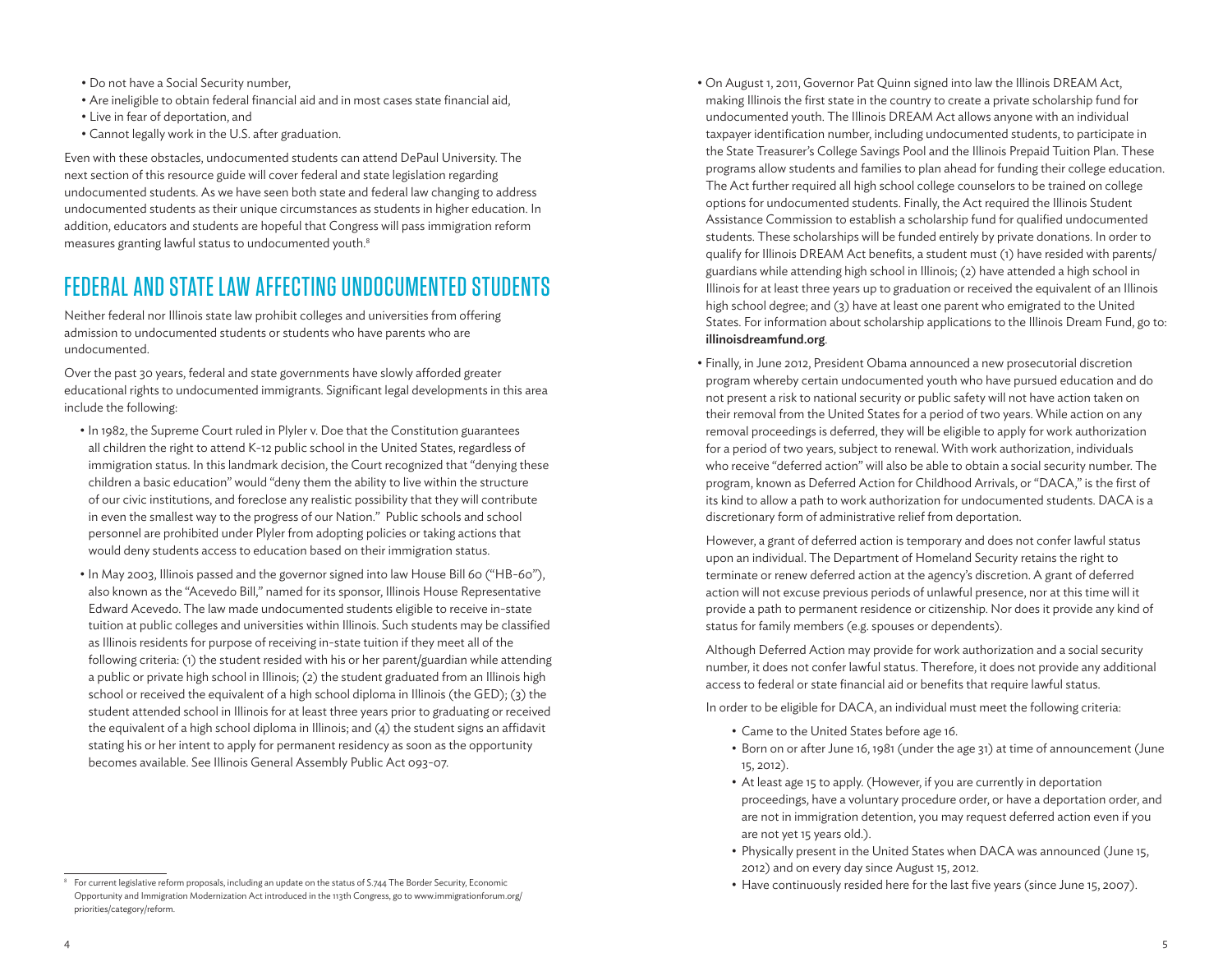- Out of status at the time of announcement (June 15, 2012). This means that (1) you must have entered the United States without papers or inspection before June 15, 2012, or if you entered lawfully, your lawful status must have expired as of June 15, 2012; and (2) you must not have lawful immigration status at the time of your application.
- Currently in school, graduated from high school, have a GED certificate, or were honorably discharged from the military.
- Have not been convicted of (1) a felony offense, which is a federal, state or local criminal offense punishable by imprisonment for a term of at least one year; or (2) significant misdemeanor or three or more misdemeanor offenses.
- Do not pose a threat to national security or public safety.
- Pass a background check.

*For information on the requirements and process for Deferred Action for Childhood arrivals, go to:* uscis.gov/childhoodarrivals.

*For students in need of legal counsel in evaluating DACA eligibility or legal representation in applying for DACA, please refer to the list of legal service providers included at* icirr.org*.* 

• On January 27, 2013, Gov. Pat Quinn signed into law legislation to allow undocumented immigrants to obtain temporary driver's licenses. Under the law undocumented immigrants who cannot obtain a social security number may apply as long as they meet the following requirements:

- Have lived in Illinois for one year
- Apply at a designated facility
- Pass vision, written and road examinations
- Carry auto insurance
- Have proof of insurance
- Pay a fee

The temporary driver's license is valid for driving only and may not be used as identification (e.g. for purposes of travel, entering a federal building, registering to vote or purchasing a gun). The license is valid for a period of three years. For information on the Illinois Temporary Driver's License, including basic requirements go to: cyberdriveillinois.com/ departments/drivers/TVDL/home.html.

## GETTING STARTED: DEPAUL ADMISSION PROCESS

DePaul does not discriminate on the basis of race, color, national original, religion, gender, sexual orientation or handicap in admission, employment or provision of services.

DePaul admits students regardless of undocumented status. Undocumented students follow the same admission procedures as all potential DePaul applicants. Students, parents and counselors can contact their DePaul Admission Counselor using the Counselor Finder Map located at **emm.depaul.edu/counselorfinder** to assist in the admission process. DePaul does not have a specific person working with only undocumented students; all counselors are qualified to help these students.

The DePaul application for admission does not ask for a social security number (the admission application form can be completed at **go.depaul.edu/apply**). When completing the application for admission to DePaul, an undocumented student should indicate that they are a "non-citizen" with an "unknown visa status." The student will then be prompted to enter an international address for which they can enter DePaul's address (1 E. Jackson Blvd.). They can then enter their actual U.S. address in the field below and submit the completed form. This will allow the student to complete the application as a domestic student versus international.

#### Social Security Number (optional)

Entering your Social Security Number on the application is optional but providing it will expedite the processing of financial aid and scholarships

| <b>Citizenship Status</b>                                           |  |
|---------------------------------------------------------------------|--|
| Non-U.S. Citizen                                                    |  |
| Gre you currently in the U.S.?:                                     |  |
| O Yes O No                                                          |  |
| Vhat type of Visa are you on?:                                      |  |
| U (Unknown Visa Status)                                             |  |
| Vhat type of visa will you need while attending DePaul University?: |  |
| Unknown                                                             |  |

Students who require an application waiver can do so on DePaul's Common Application and check the fee waiver box.

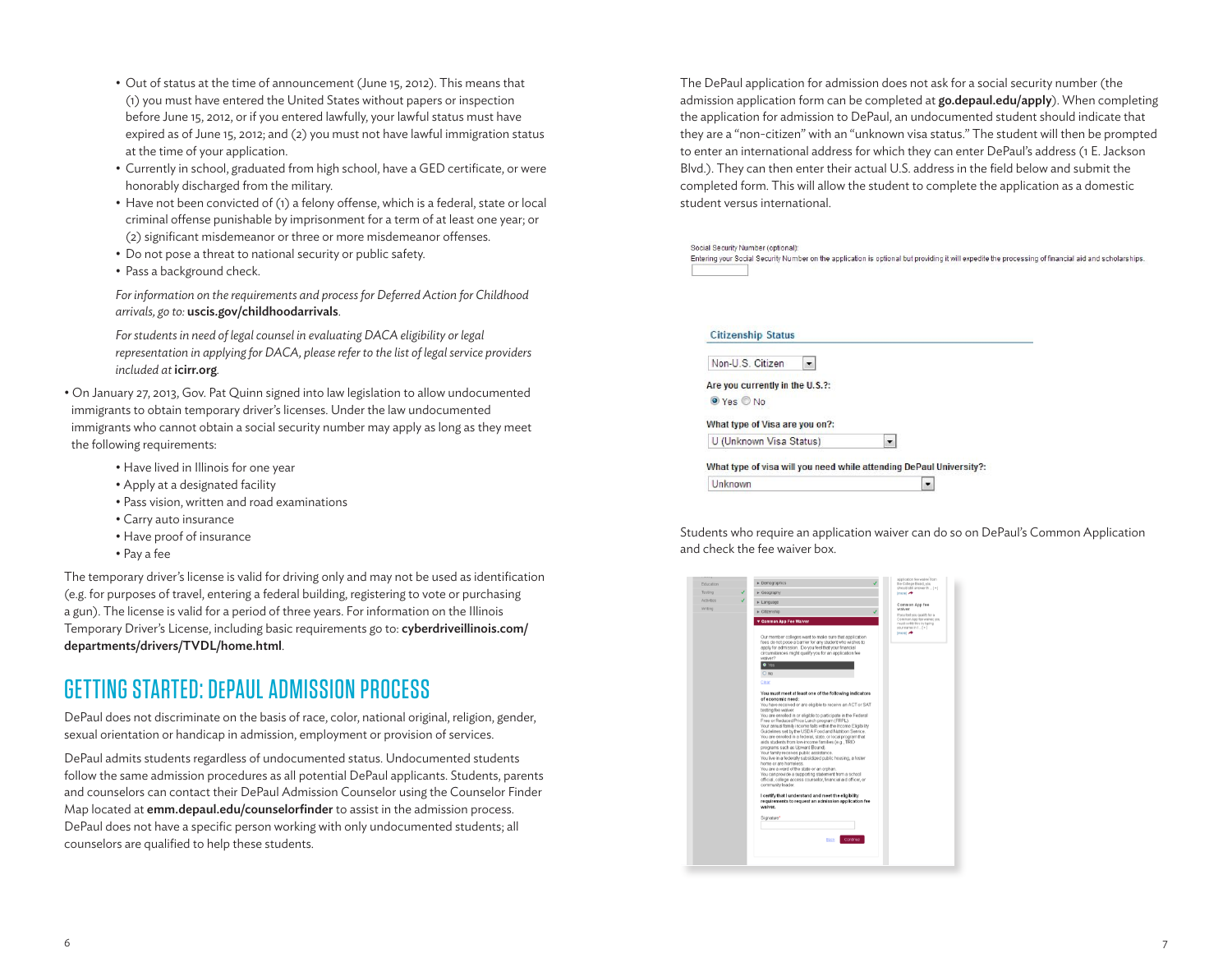## TUITION AND FINANCIAL AID

*"I am a freshman at DePaul University. However, I'm currently not enrolled in school this quarter because I was not able to receive enough financial aid to pay for my tuition. I received a Vincentian Scholarship but that did not cover all of the costs. Because I am not a citizen or resident, I do not qualify for any type of government or financial aid loans. I would love to continue my education at DePaul. I chose DePaul because it feels like home to me. I do not want my financial situation to be the one and only barrier that prevents me from continuing my education here."*

#### **Applying for Financial Aid, Resources and Processes**

Illinois law provides for in-state tuition rates for undocumented students who meet the criteria9 . In those states that provide the same in-state tuition rates for undocumented students, the application process for the in-state payment is difficult to navigate and often undocumented students pay the out-of-state rate. In 12 states that provide undocumented students with in-state tuition rates there was a 37 percent increase in the number of undocumented people with some higher education. Undocumented students are only able to apply for private scholarships that do not require a Free Application for Federal Student Aid (FAFSA) to be on file.<sup>10</sup> Below please find information about the Illinois Dream Fund, DePaul scholarships and additional resources on other funds available to undocumented students.

#### *Illinois Dream Fund*

As discussed previously, Illinois recently passed the Illinois DREAM Act which establishes a scholarship fund for qualified undocumented students funded entirely by private donations. In order to qualify for the Illinois Dream Fund Scholarship, an applicant must:

- 1. Be incoming freshman or current undergraduate or transfer student,
- 2. Possess at least a 2.5 GPA on a 4.0 point scale,
- 3. Have resided with his or her parent(s) or guardian(s) while attending high school in Illinois, and
- 4. Have graduated from a high school or received the equivalent of a high school diploma (GED) in Illinois; after attending an Illinois high school for at least three years.

Scholarship awards will be paid directly to the school and not the student. Scholarship award amounts are as follows:

- 2 year institutions: tuition up to \$2,000
- 4 year institutions: tuition up to \$6,000 (toward first bachelor's degree)

For updated information about the Illinois Dream Fund including the application form go to: illinoisdreamfund.org.

#### **DePaul Financial Aid Resources**

To be considered for need-based assistance at DePaul University, a student must contact Financial Aid to complete a financial needs assessment.

#### *Institutional Need Assessment Form for students who cannot complete a FAFSA*

All incoming accepted students are considered for new-student merit-based institutional scholarships through the admission process, regardless of citizenship status or ability to file a FAFSA. Many of these students also come to the Office of Financial Aid or other university support offices to seek additional tuition assistance. Because undocumented students are unable to file the FAFSA, financing options are limited.

While every student is eligible to apply for university departmental and donor-funded scholarships through the online scholarship tool, students who are not able to provide the data from a FAFSA are excluded from some donor-funded scholarships that require a measure of need as part of the application process.

For some students it may be appropriate to complete the DePaul Institutional Need Assessment form in order to allow consideration for need-based departmental and donorfunded scholarships. The form is completely confidential; it will be reviewed by the Office of Financial Aid only to allow consideration for need-based donor scholarships. Completion of the form does not guarantee funding. Each form is numbered to help assure confidentiality and control and for this reason should not be photocopied but may be obtained by contacting the Office of Financial Aid at DePaul Central.

In order to be considered, students need to visit the online scholarship tool depaul.academicworks.com and start the scholarship application process. Additionally students will need to complete the appropriate DePaul Institutional Need Assessment Form.

#### *DePaul University Tuition Structure*

As an institution DePaul University strives to make tuition as affordable as possible. Please visit depaul.edu/admission-and-aid/tuition/Pages/default.aspx for tuition rates approved by the Board of Trustees. To discuss the possibility of a tuition payment plan, please contact the Office of Financial Aid.

#### *Academic Scholarships*

In addition, DePaul considers all full-time freshman applicants for academic scholarships when they submit an application to the university. These scholarships range in value from \$5,000 to \$16,500 a year, commensurate with academic profile, and are renewable for up to four years of academic study. Information about these scholarships can be found on DePaul's financial aid page at: depaul.edu/admission-and-aid/financial-aid/Pages/ default.aspx.

Individual scholarship names and values are listed below:

#### Presidential Scholarship

Award Amount: \$16,500

The Presidential Scholarship, DePaul's most prestigious scholarship, is awarded to a select number of our most academically qualified admitted students. For renewal, you must maintain a 3.3 GPA.

<sup>9</sup> See p. 5 supra.

<sup>10</sup> Flores and Chapa, 2009;Lopez, 2010; Kaushal, 2008; Perez, 2009; Rincon, 2008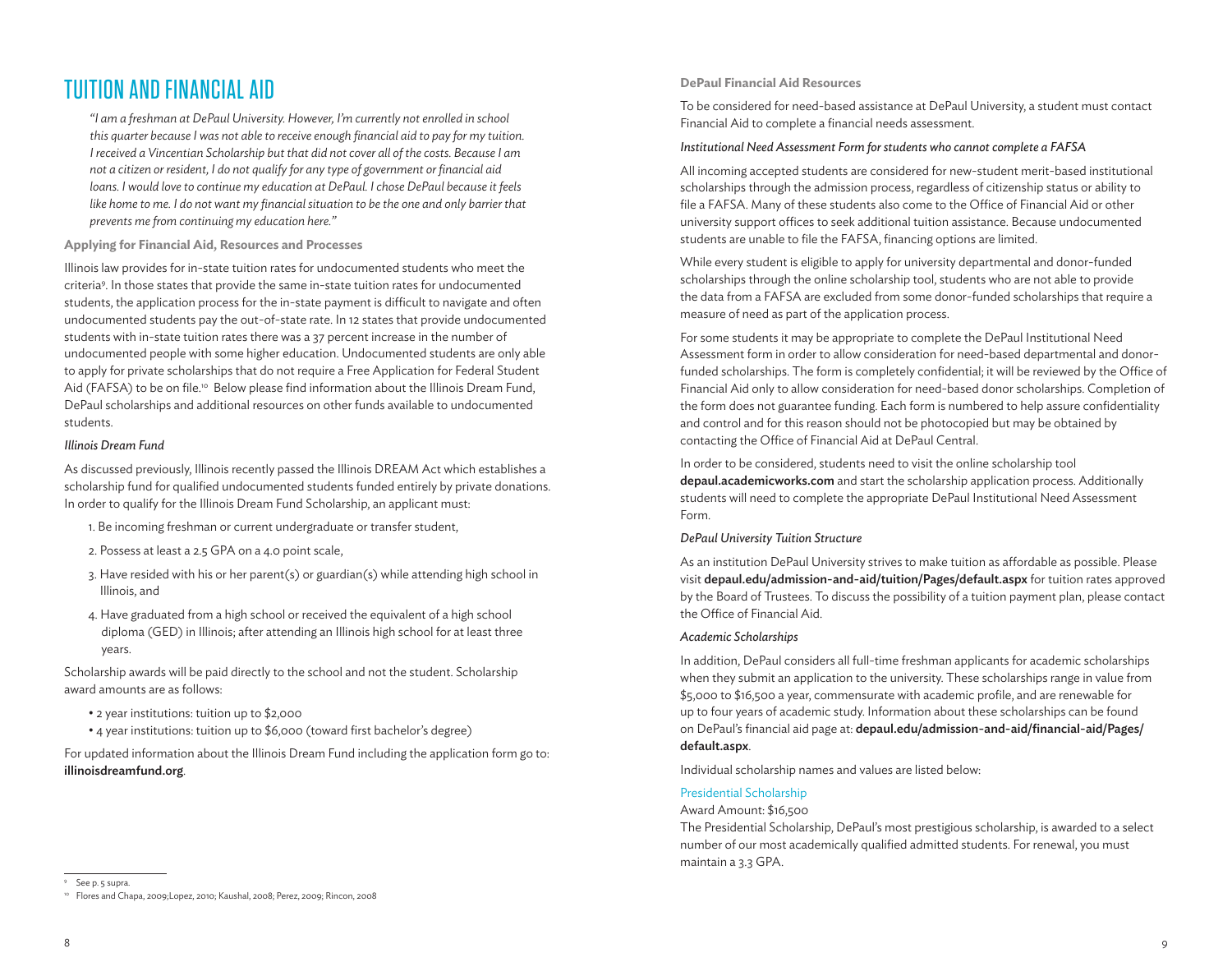#### Deans' Scholarship

#### Award Amount: \$13,500 – \$14,000

The Deans' Scholarship is awarded to students who demonstrate an exceptional level of achievement as measured by outstanding classroom performance and above-average scores on college entrance exams. For renewal, you must maintain a 3.0 GPA.

#### DePaul Scholars' Award

#### Award Amount: \$11,000 – \$13,000

The DePaul Scholars' Award is given to students who have strong academic credentials and have performed above average compared to others in our applicant pool. For renewal, you must maintain a 2.7 GPA.

#### St. Vincent de Paul Scholarship

#### Award Amount: \$5,000 – \$9,500

The St. Vincent de Paul Scholarship is awarded to students who have performed well in high school and have qualified based on a review of their academic credentials. For renewal, you must maintain a 2.5 GPA.

Further, all students at DePaul, regardless of citizenship status, have access to a variety of financial planning resources on campus. To learn more about these opportunities for financial counseling, please contact DePaul Central at (312) 362-8610.

#### External Scholarships

For a list of existing scholarships for undocumented students, go to: icirr.org/content/immigrant-student-scholarship-guide.

Additional scholarship information can be found at: maldef.org/leadership/scholarships/index.html and getreadyforcollege.org.

## STUDENT HOUSING

Freshman and transfer students must be admitted to DePaul University in order to apply for campus housing. Once admitted, a student should use the login information provided in their application acknowledgement letter from the Office of Admissions to access the online Housing Agreement. No additional information about immigration status is requested. For students entering DePaul in fall 2013, the online application is available through the student's Campus Connect account. The login and password is listed in the student's application acknowledgement letter from the Office of Admissions. Once logged onto Campus Connection, the student should click on "For Admitted Students" under the main menu. Select "Next Steps" and proceed by clicking the "Campus Housing" link.

For a step by step outline about how to apply to campus housing, view the How to Apply PDF at offices.depaul.edu/housing/about/apply-for-housing/Documents/how%20 to%20apply%202013-2014.pdf. Please note that on campus residents are required to purchase a meal plan.

## STUDENT HEALTH INSURANCE

Health insurance may be available for undocumented students through the Aetna Student Health Insurance Plan. If the student meets the requirements they are eligible to enroll. Additional information can be found at the Aetna website: https://www. aetnastudenthealth.com/students/student-connection.aspx?GroupID=711116.

**Student Insurance Coverage Eligibility**

- Students enrolled at DePaul University for one or more credit hours are eligible for coverage.
- Students must actively attend classes for at least the first 31 days after the date for which coverage is purchased.
- Part-time study, independent study, Internet classes and television (TV) courses may not fulfill the eligibility requirements stating that the covered student actively attends classes. If the eligibility requirements are not met, Aetna's only obligation is to refund the premium, less any claims paid.
- If you lose your DePaul student eligibility due to a medical withdrawal from the university, please contact the Dean of Students Office to arrange continuation as a Covered Person through the end of the coverage period for which you enrolled.
- Exception: A Covered Person entering the armed forces of any country will not be covered under the Policy as of the date of such entry. A pro-rata refund of premium will be made for such person, and any covered dependents, upon written request received by Aetna within 90 days of withdrawal from school.

## STUDENT SUPPORT SERVICES

#### **Croak Student Legal Services**

Croak Student Legal Services (SLS) is driven entirely by student needs. SLS is able to provide undocumented students with all of the same services provided for any DePaul student. DePaul believes that students' success in their academics is critical to their future success, and when legal issues arise, it can be very distracting to students and can prevent students from getting the most out of their education.

DePaul University provides free legal advice to all DePaul students, regardless of their status, on a wide range of common legal issues, such as landlord/tenant and housing issues, traffic violations, auto accidents, insurance problems, misdemeanor criminal offenses, minor business contracts, small claim cases, and family law issues. SLS also works on preventive law and enabling all students to make educated choices with as little disruption to their studies as possible.

DACA has been a recent highlight of Croak Student Legal Service's mission. In the fall of 2012, Croak Student Legal Service partnered with DePaul University's Office of General Counsel (OGC) and several other university offices to present four sessions to DePaul students and staff on the DACA process and eligibility. Additional Croak Student Legal Services joined with the OGC to present a training session for the Career Center on employment issues (including DACA) for undocumented students. SLS and the OGC would be pleased to offer these training sessions directly to university business and academic units upon request.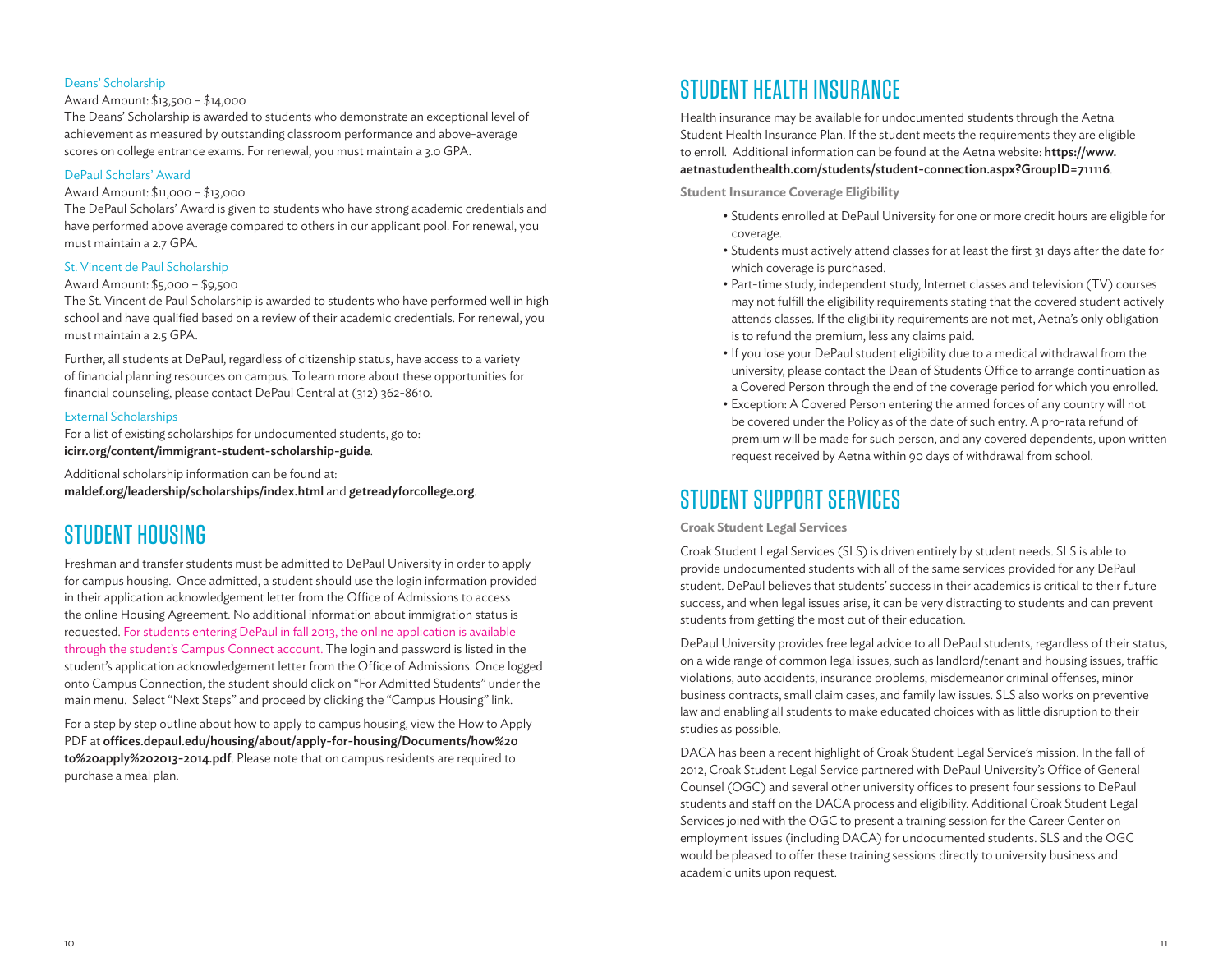Croak Student Legal Services provides confidential counseling to DePaul students regarding DACA requirements and eligibility and can provide counseling and advice to help students understand the potential benefits and risks of DACA. Additionally, Croak Legal Services can provide referrals to legal organizations that can provide further information and potential representation in immigration matters.

Croak Student Legal Services provides all students with lawyer/client confidentiality. SLS operates on an appointment basis. Students may make an appointment by calling (773) 325-4959 or emailing SLS@depaul.edu. SLS does not give legal advice over the phone.

Croak Student Legal Services is located at:

Lincoln Park Student Center, Room 308 2250 N. Sheffield Ave. Business hours are: 9 a.m.-5 p.m. Tuesday/Wednesday/Thursday

For additional information on utilizing SLS, consult the SLS Handbook available at: sls.depaul.edu/Contribution\_Folder/Documents/SLS\_Handbook\_REV3.pdf.

For additional information about Croak Student Legal Services can be found at: sls.depaul.edu.

#### **College of Law**

The DePaul Asylum and Immigration Law Clinic has developed a referral list of low-cost legal service providers who provide assistance in DACA cases. That list can be found at icirr.org.

#### **Division of Student Affairs**

Under the arm of advocacy within the Division of Student Affairs, the following offices may be resources for undocumented student support:

#### *Counseling Services*

*"The effects of immigration on psychological and social well-being are especially profound for certain populations, including children, women, individuals with disabilities, and those with limited financial resources…. Children and adolescents often acculturate more quickly than their parents, which can lead to significant family conflicts and lack of family cohesion. Feelings of isolation often emerge with family conflict and the struggle to develop a tight social network".11*

DePaul students can access counseling services through University Counseling Services (UCS), which is committed to a student centered, developmental approach. UCS' purpose is to assist students in defining and accomplishing personal/academic goals, thus maximizing their potential to benefit from the academic environment and experience.

UCS offers same day consultation appointments. The same day consultation is generally a brief telephone assessment conducted by clinical staff. Call (773) 325-7779 (Lincoln Park Campus) or (312) 362-6923 (Loop) to schedule a consultation. There is a \$5 fee which may be waived. Additional information about UCS can be found at: studentaffairs.depaul.edu/ucs/index.html.

#### *Dean of Students Office*

#### studentaffairs.depaul.edu/dos

The office helps students in navigating the university, particularly during difficult situations. The office recognizes that college students today grapple with a myriad of life factors that can affect their ability to be academically successful and is committed to supporting and providing education to students at every step of their educational journey and collaborate with faculty and staff throughout the institution to assist students in overcoming the hurdles they encounter. The office attempts to resolve any student crisis, personal distress, judicial case or advocacy need by partnering with the student and other community members to promote self-reflection, critical thinking and personal and professional growth within a context that acknowledges and values diversity.

#### *Assistant Dean of Students for Community Resources and Social Work*

#### studentaffairs.depaul.edu/dos/communityresources.html

The Assistant Dean of Community Resources advocates for and assists students who encounter situations that may impede their academic success. This area strives to enhance the university by building stronger alliances and relationships with external partners and community agencies to support student success. Community Resources offers a full range of services that address multiple and varied student crises with an emphasis on skill building and empowerment.

Referrals and connections are available for:

- Affordable and emergency housing
- Homelessness
- Food insecurity
- Financial instability
- Medical/dental/mental health referrals

#### *Adult Student Affairs*

#### studentaffairs.depaul.edu/adultstudentservices

Adult Student Affairs assists students 24 years of age or older in their transition to college and provides support in achieving their educational goals. Programs and services for adult students include community building events, academic support, social networking and a strong network of partners for service referrals. Adult Student Affairs is located at:

DePaul Center 1 East Jackson Blvd., 11th Floor, Room 11017 (312) 362-6216

Other areas in Student Affairs that provide excellent support and resources are:

<sup>&</sup>lt;sup>11</sup> See American Psychology Association on the Mental Health Needs of Immigrants available at http://www.apa.org/about/gr/issues/minority/immigrant.aspx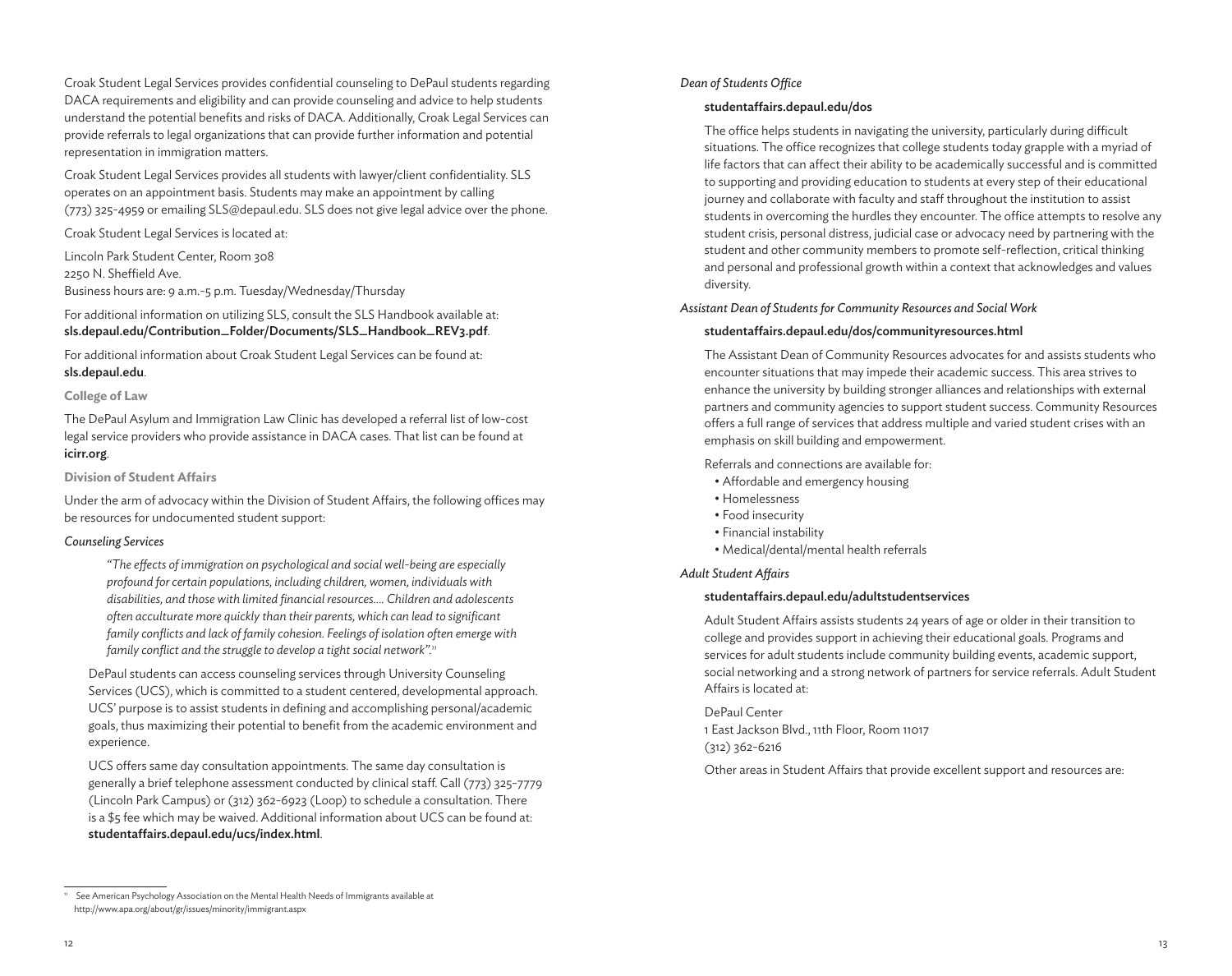#### *University Ministry*

#### studentaffairs.depaul.edu/ministry

Location and Hours of Operation

| Lincoln Park Campus      | Loop Campus                  |
|--------------------------|------------------------------|
| Student Center २११       | DePaul Center 11008-11010    |
| 2250 N. Sheffield Avenue | 1 E. Jackson Boulevard       |
| Chicago, Illinois 60614  | Chicago, Illinois 60604-2287 |
| (773) 325-7902           | $(773)$ 325-7902             |
| 9 a.m.-5 p.m.            | 9 a.m.-5 p.m.                |
|                          |                              |

#### *Office of Multicultural Student Success*

#### studentaffairs.depaul.edu/omss

The Office of Multicultural Student Success seeks to cultivate student success for students of color, low-income college students, or first generation college students through sustained developmental programming, financial resources, and advocacy.

## OFFICES THAT PROVIDE ADDITIONAL SUPPORT FOR UNDOCUMENTED STUDENTS

**Office of Institutional Diversity & Equity**

#### diversity.depaul.edu

Diversity is a core value at DePaul University. All members of our campus community regardless of documented status bring their own cultures, unique talents, skills, and perspectives that combined together, are DePaul. Collectively, we enrich the work and academic environment to fulfill our Catholic, Vincentian, and Urban university mission. This is the strength of our institution and what makes us unique. The Vice President of OIDE chairs the DREAM working group at DePaul and works to collaborate the many efforts that support undocumented student success. In addition, OIDE works with advocacy and community groups that support DREAM students and immigration reform.

**Office of University Mission & Values**

#### mission.depaul.edu

As part of the network of support for DePaul students the Office of University Mission and Values assists undocumented students in crisis seeking counsel, support, referrals and/or other resources.

**Office of Community and Government Relations** cgia.depaul.edu

The Office of Community and Government Relations works through advocating in support of public policies such as the state and federal DREAM Acts.

#### **Office of the General Counsel**

#### generalcounsel.depaul.edu

The OGC does not provide direct services to undocumented students; however, it provides indirect services to support undocumented students by advising university staff regarding treatment of undocumented students, including academic and employment issues, financial aid issues, and DACA eligibility. Further the OGC:

- Partners with the Croak Office for Student Legal Services and several other offices throughout the university to present training sessions to DePaul students and staff on the DACA process and eligibility;
- Partners with Croak Student Legal Services to provide training sessions for the Career Center on employment issues (including DACA) for undocumented students; and
- Monitors the development of immigration reform and DREAM legislation that would affect undocumented students.

#### **Student Groups**

#### depaul.edu/student-life/Pages/student-organizations.aspx studentaffairs.depaul.edu/involvement/invfairs.html

DePaul has more than 300 student organizations. The easiest way to access information about all the options is to attend the annual Student Involvement Fair at the beginning of the academic year. The Student Involvement Fair introduces students to student clubs, groups, organizations and on-campus activities. Information about the Student Involvement Fair can be found through the Office of Student Involvement at:

#### **Off-Campus Groups**

dreamactivist.org

A number of off-campus groups as well as national organizations are focused on the status and issues involved in being an undocumented student. A list of immigrant-serving, notfor-profit organizations can be found at Appendix A. Organizations specifically focused on undocumented youth include:

Immigrant Youth Justice League iyjl.org/about-2 DREAM Activist

## STUDENT LEADERSHIP, EXPERIENTIAL AND WORK OPPORTUNITIES

*"I had an undergraduate student in my class several years ago who did a remarkable job in her studies. Her intelligence and ability to navigate complex social justice was unparalleled with any student I had seen before or since. The next year she had applied to be a Discover Quarter Mentor and I was ecstatic when she asked to join my teaching team. After she was hired and we had already started course preparation, she disclosed to me her undocumented status. She had been putting off completing the hiring paperwork, but she was now being contacted daily to get the paperwork completed. In that moment, I thought she was going to lose out on this opportunity. And, what saddened me even more, was the fact that all of the new first-year students were going to lose out on having her as a mentor. In the end, we were able to provide her a scholarship, but it was stressful for all of is sorting it all out."*

Students with Deferred Action for Childhood Arrivals (DACA) status can apply for internal student employment opportunities through the Office of Student Employment. A valid Employment Authorization Document (EAD) is necessary in order to secure employment. External employment opportunities are limited for those without the legal authorization to work. Students should seek help from the Career Center regarding potential options for external employment.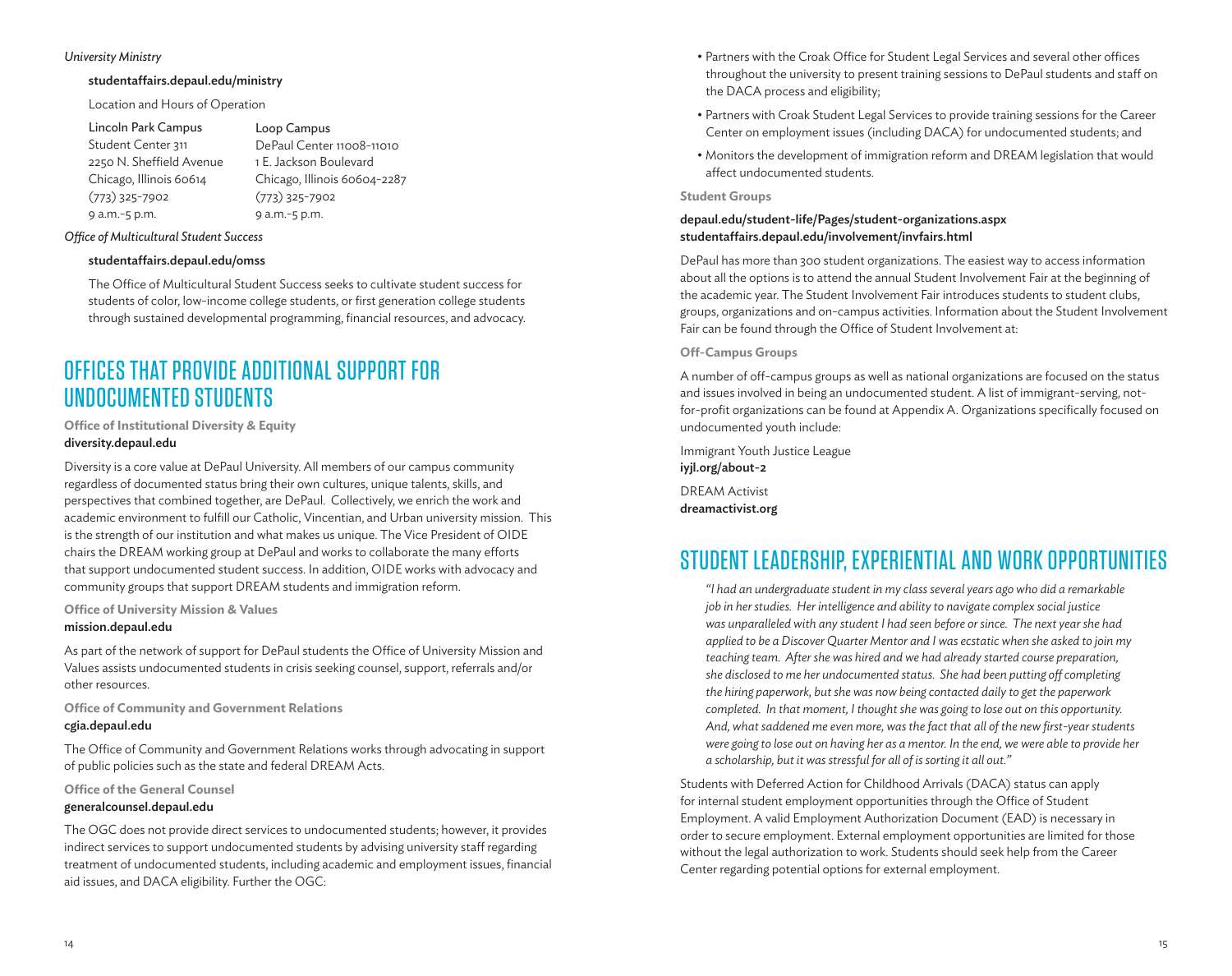Throughout the course of a student's enrollment at DePaul, students may be presented with opportunities in a number of DePaul departments for positions of leadership such as internships which are available through the academic department or the Career Center, retreats, service and other projects. It is important that students, faculty and staff appreciate that some leadership opportunities will require lawful immigration status. In addition, there may be opportunities for students to get "real world" experience, meet experiential learning requirements and develop networks that will help while in college and after graduation by participating in unpaid internships. The Career Center can help those seeking an internship to identify potential opportunities and employer requirements with regard to immigration status.

When choosing a major (i.e. program of study), keep in mind that for undocumented students it may prove difficult to obtain certifications and state licenses that are required for some professions, such as teaching and nursing programs. This difficulty is due to requirements such as background checks, social security numbers, and/or state examinations. Additionally, some majors may require field work and/ or employment as part of the curriculum. Before beginning a program the student should investigate the internship and certification requirements prior to selecting a major. The student can contact the Career Center or their college advising offices to check on degree requirements. Students uncertain about a choice of major should contact the Office for Academic Advising Support, oaas.depaul.edu.

**DePaul Student Government Association** sga.depaul.edu

The Student Government Association (SGA) is the official representative body for students attending DePaul University. As such, SGA is committed to promoting and advocating the student voice and opinion. SGA is a student organization and facet of the university's governance structure comprised of an executive branch, senators, and liaisons representing every student constituency at DePaul. In the past, SGA has led the charge in a number of key issue areas including, but not limited to, fighting for the longevity of the Monetary Award Program (MAP ), securing university funding for the extension of library operation hours, and promoting campus affinity and student well-being.

Primary elections for SGA occur during the spring quarter and secondary elections are held during the fall quarter to fill vacant positions. Every student is eligible to run for a position so long as that student is in good university standing (have a cumulative GPA of 2.5 or above). Eligibility and membership within SGA will not be restricted on the basis of race, color, ethnicity, religion, sex, sexual orientation, national origin, age, marital status, physical or mental disability, parental status, housing status, source of income, or military status. As a member, one is required to attend weekly meetings and regularly and actively support organization projects and initiatives.

## ACADEMIC ADVISING

Certain majors may require a field placement or internship requirement for the degree. Depending on the nature of the placement, background checks, travel or other application processes requiring valid U.S. identity documents or disclosure of immigration status may be required. It is important that undocumented students receive reliable information and counseling regarding such degree requirements early on in order to avoid misspent time or dollars.

Students uncertain about a choice of major should contact the Office for Academic Advising Support: oaas.depaul.edu.

| <b>COLLEGE</b>                                        | <b>CLINICALS/</b><br><b>PRACTICUMS/</b><br><b>INTERNSHIPPS/</b><br><b>STUDENT TEACHING</b>                                                                                                        |                                                     |
|-------------------------------------------------------|---------------------------------------------------------------------------------------------------------------------------------------------------------------------------------------------------|-----------------------------------------------------|
| <b>College of Business</b>                            | Hospitality and honors<br>marketing require an<br>internship to fulfill graduation<br>requirements.<br>Internships recommend but are<br>optional for graduation from<br>graduate school programs. | Talk to academic advisor before<br>selecting major. |
| <b>College of Communication</b>                       | Internships and experiential<br>learning opportunities are<br>optional for students, but they<br>are not required to graduate.                                                                    |                                                     |
| <b>College of Computing</b><br>and Digital Media      | Not required to graduate.                                                                                                                                                                         |                                                     |
| <b>College of Education</b>                           | Student teaching, field<br>experience and certification<br>testing required for most<br>degrees.                                                                                                  | Talk to academic advisor before<br>selecting major. |
| <b>College of Law</b>                                 | International travel required<br>or recommended for some<br>programs.                                                                                                                             |                                                     |
| <b>College of Liberal Arts</b><br>and Social Sciences | Student teaching required for<br>many combined bachelor's/<br>master's programs.<br>International travel<br>recommended for some<br>programs.                                                     | Talk to academic advisor before<br>selecting major. |
| <b>College of Science and Health</b>                  | Student teaching required for<br>many combined bachelor's/<br>master's programs and master's<br>or PhD programs.                                                                                  | Talk to academic advisor before<br>selecting major. |
| <b>School for New Learning</b>                        | Student teaching, field<br>experience and certification<br>testing required for early<br>childhood education degree.                                                                              | Talk to academic advisor before<br>selecting major. |
| <b>School of Music</b>                                | Experiential learning required<br>for some degrees.<br>Student teaching, field<br>experience and certification<br>testing required for required for<br>teaching certification.                    | Talk to academic advisor before<br>selecting major. |
| <b>The Theatre School</b>                             | Internship required for most<br>undergraduate programs.<br>Practicums required for<br>master's programs.                                                                                          | Talk to academic advisor before<br>selecting major  |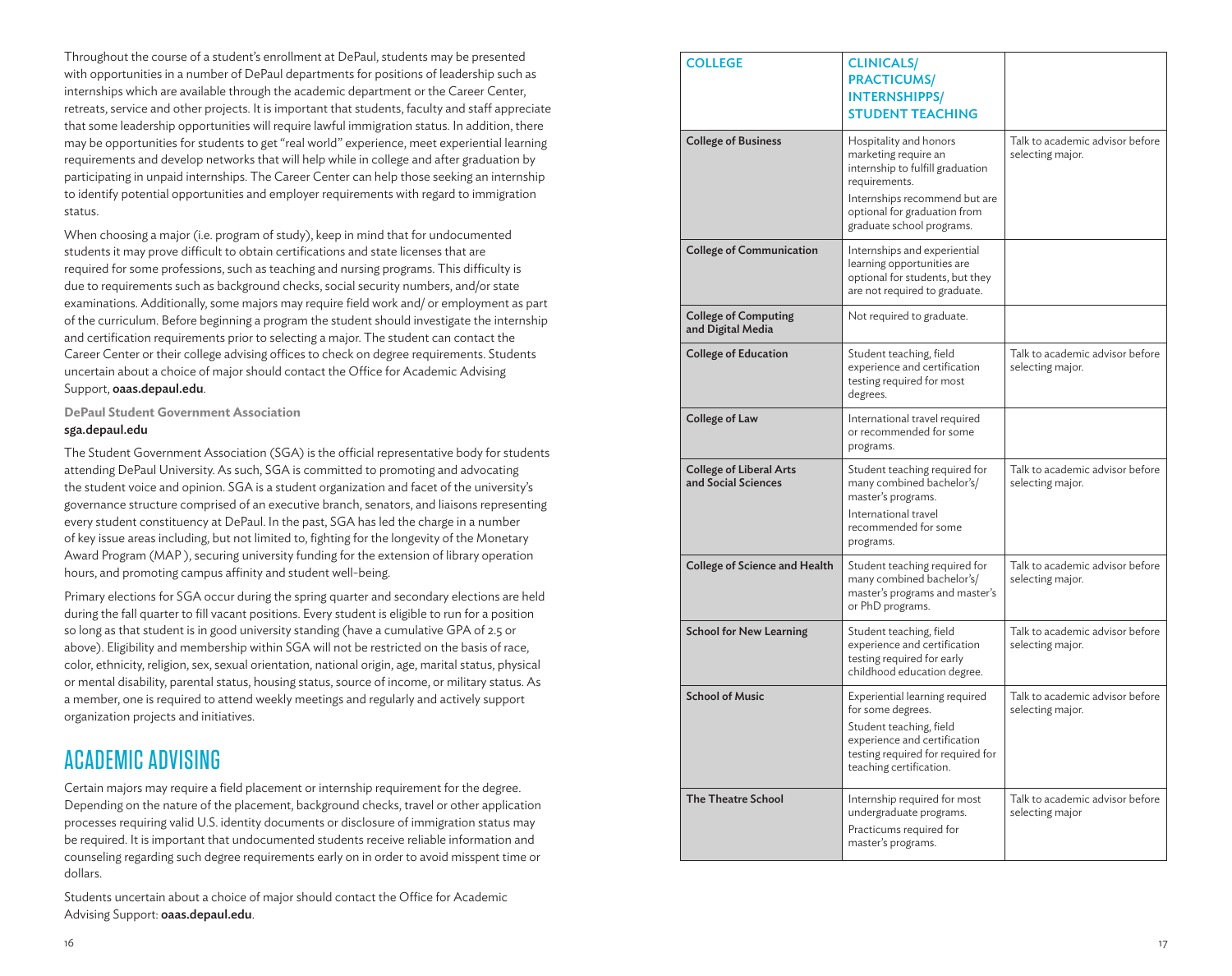## OTHER RESOURCES

The Illinois Association for College Admission Counseling (IACAC) also hosts a College Advising Guide for Undocumented Students that may be of assistance in planning your college career and it also includes a listing of scholarships. The link can be found at: iacac.org/undocumented.

## CONCLUSION

In order to fulfill DePaul's mission to support all of its students, it is important that DePaul continue to provide transparency in its application, admission, financial aid and student life practices. We have included in this Guide many of the efforts made by DePaul to provide information specific to some of the questions and challenges encountered by undocumented students. As we build on these practices we continue to look for ways to provide a safe and productive space for undocumented students.

For additional suggestions on how to improve this guide, please contact:

Elizabeth F. Ortiz, EdD Vice President, Office of Institutional Diversity and Equity (312) 362-8588 eortiz4@depaul.edu

## APPENDIX A: Organizations and Community Resources

The Illinois Coalition for Immigrant and Refugee Rights icirr.org 55 E. Jackson Boulevard Suite 2075 Chicago, Illinois Contact: Stephen Smith at SSmith@icirr.org

Albany Park Neighborhood Council

apncorganizing.org 3334 W. Lawrence Avenue 3rd Floor Chicago, Illinois (773) 583-1387

Brighton Park Neighborhood Council (BPNC)

4477 S. Archer Avenue Chicago, Illinois (773) 523-7110

Council of Islamic Organizations of Greater Chicago ciogc.org 231 S. State Street, Suite 300 Chicago, Illinois

Enlace Chicago enlacechicago.org/index.php 2756 S. Harding Avenue Chicago, Illinois (773) 542-9233

Illinois People's Action (IPA) illinoispeoplesaction.org 510 E. Washington Street, Suite 309 Bloomington, Illinois (309) 827-9627

Latin@ Youth Action League (L@YAL) DuPage County (630) 632-2189

Korean American Resource and Cultural Center chicagokrcc.org 6146 N. Lincoln Avenue Chicago, Illinois (773) 588-9158

The Latino Organization of the Southwest losillinois.org

6507 S. Kedzie Avenue Chicago, Illinois (773) 925-0397

Nuestra Voz and PASO Melrose Park and West Suburbs, Illinois nuestra.voz.1@gmail.com

Southwest Organizing Project swopchicago.org 2609 W. 63rd Street, 2nd Floor Chicago, Illinois (773) 471-8208

Southwest Suburban Immigrant Project Bolingbrook and Southwest suburbs (630) 863-9130

United African Organization (UAO) uniteafricans.org 3424 S. State Street, Suite 3C8-2 Chicago, Illinois

University of Chicago Coalition for Immigrant Rights (UCCIR) Chicago, Illinois (Hyde Park) Contact: info.uccir@gmail.com

La Voz Latina lavozlatina-rkfd.org 412 Market Street Rockford, Illinois (815) 965-5784

Family Focus, Inc. family-focus.org 550 Second Street Aurora, IL 60505 (630) 844-2550 aurora@family-focus.org